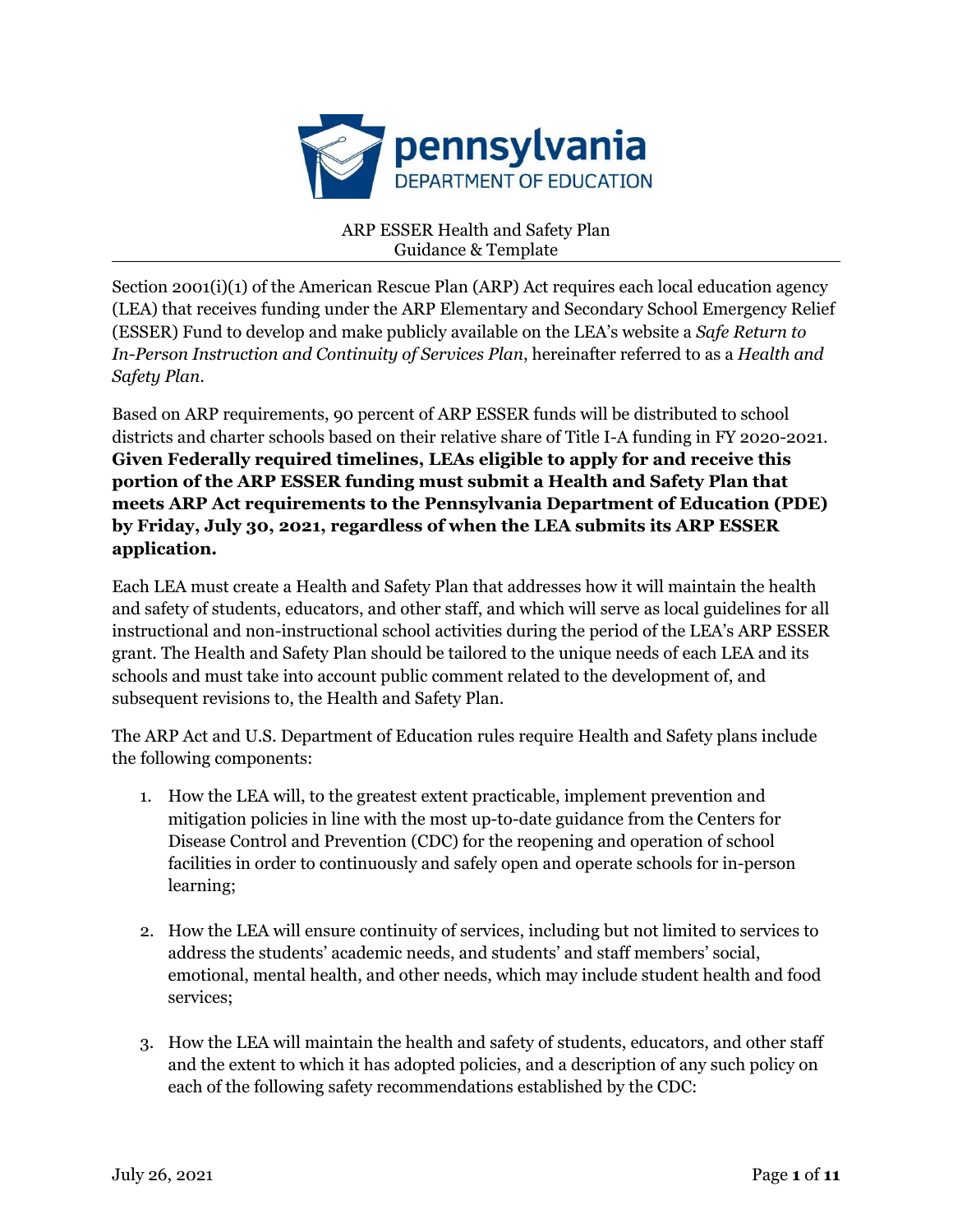- a. Universal and correct wearing of [masks](https://www.cdc.gov/coronavirus/2019-ncov/prevent-getting-sick/cloth-face-cover-guidance.html?CDC_AA_refVal=https%3A%2F%2Fwww.cdc.gov%2Fcoronavirus%2F2019-ncov%2Fcommunity%2Fschools-childcare%2Fcloth-face-cover.html);
- b. Modifying facilities to allow for physical [distancing](https://www.cdc.gov/coronavirus/2019-ncov/prevent-getting-sick/social-distancing.html) (e.g., use of cohorts/podding);
- c. [Handwashing](https://www.cdc.gov/handwashing/when-how-handwashing.html) and respiratory etiquette;
- d. [Cleaning](https://www.cdc.gov/coronavirus/2019-ncov/community/clean-disinfect/index.html) and maintaining healthy facilities, including improving [ventilation](https://www.cdc.gov/coronavirus/2019-ncov/community/schools-childcare/ventilation.html);
- e. [Contact](https://www.cdc.gov/coronavirus/2019-ncov/php/contact-tracing/contact-tracing-resources.html?CDC_AA_refVal=https%3A%2F%2Fwww.cdc.gov%2Fcoronavirus%2F2019-ncov%2Fphp%2Fopen-america%2Fcontact-tracing-resources.html) tracing in combination with [isolation](https://www.cdc.gov/coronavirus/2019-ncov/if-you-are-sick/isolation.html) and [quarantine,](https://www.cdc.gov/coronavirus/2019-ncov/if-you-are-sick/quarantine.html) in collaboration with State and local health departments;
- f. [Diagnostic](https://www.cdc.gov/coronavirus/2019-ncov/lab/pooling-procedures.html) and screening testing;
- g. Efforts to provide COVID-19 vaccinations to school [communities](https://www.cdc.gov/coronavirus/2019-ncov/vaccines/toolkits/schools-childcare.html);
- h. Appropriate accommodations for children with disabilities with respect to health and safety policies; and
- i. Coordination with state and local health officials.

The LEA's Health and Safety Plan must be approved by its governing body and posted on the LEA's publicly available website by July 30, 2021.\* The ARP Act requires LEAs to post their Health and Safety Plans online in a language that parents/caregivers can understand, or, if it is not practicable to provide written translations to an individual with limited English proficiency, be orally translated. The plan also must be provided in an alternative format accessible, upon request, by a parent who is an individual with a disability as defined by the Americans with Disabilities Act.

Each LEA will upload in the eGrants system its updated Health and Safety Plan and webpage URL where the plan is located on the LEA's publicly available website.

The ARP Act requires LEAs to review their Health and Safety Plans at least every six months during the period of the LEA's ARP ESSER grant. LEAs also must review and update their plans whenever there are significant changes to the CDC recommendations for K-12 schools. Like the development of the plan, all revisions must be informed by community input and reviewed and approved by the governing body prior to posting on the LEA's publicly available website.

LEAs may use the template to revise their current Health and Safety Plans to meet ARP requirements and ensure all stakeholders are fully informed of the LEA's plan to safely resume instructional and non-instructional school activities, including in-person learning, for the current school year. An LEA may use a different plan template or format provided it includes all the elements required by the ARP Act, as listed above.

\* The July 30 deadline applies only to school districts and charter schools that received federal Title I-A funds in FY 2020-2021 and intend to apply for and receive ARP ESSER funding.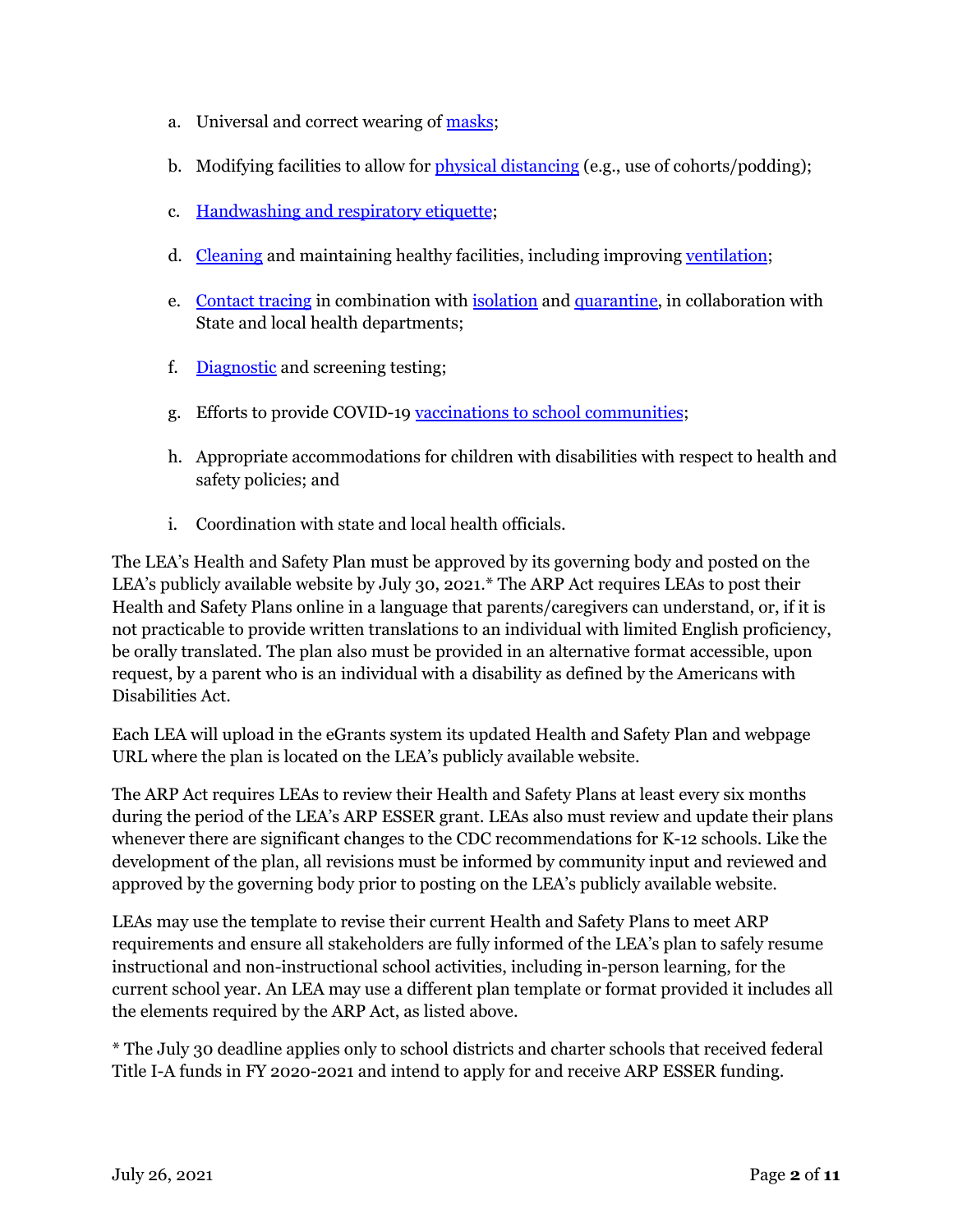# **Additional Resources**

LEAs are advised to review the following resources when developing their Health and Safety Plans:

- CDC K-12 School [Operational](https://www.cdc.gov/coronavirus/2019-ncov/community/schools-childcare/operation-strategy.html?CDC_AA_refVal=https%3A%2F%2Fwww.cdc.gov%2Fcoronavirus%2F2019-ncov%2Fcommunity%2Fschools-childcare%2Fschools.html) Strategy
- PDE Resources for School [Communities](https://www.education.pa.gov/Schools/safeschools/emergencyplanning/COVID-19/Pages/default.aspx) During COVID-19
- PDE Roadmap for [Education](https://www.education.pa.gov/Schools/safeschools/emergencyplanning/COVID-19/SchoolReopeningGuidance/ReopeningPreKto12/CreatingEquitableSchoolSystems/Pages/default.aspx) Leaders
- PDE [Accelerated](https://www.education.pa.gov/Schools/safeschools/emergencyplanning/COVID-19/SchoolReopeningGuidance/ReopeningPreKto12/CreatingEquitableSchoolSystems/AcceleratedLearning/Pages/default.aspx) Learning Thorough an Integrated System of Support
- PA Department of Health COVID-19 in [Pennsylvania](https://www.health.pa.gov/topics/disease/coronavirus/Pages/Coronavirus.aspx)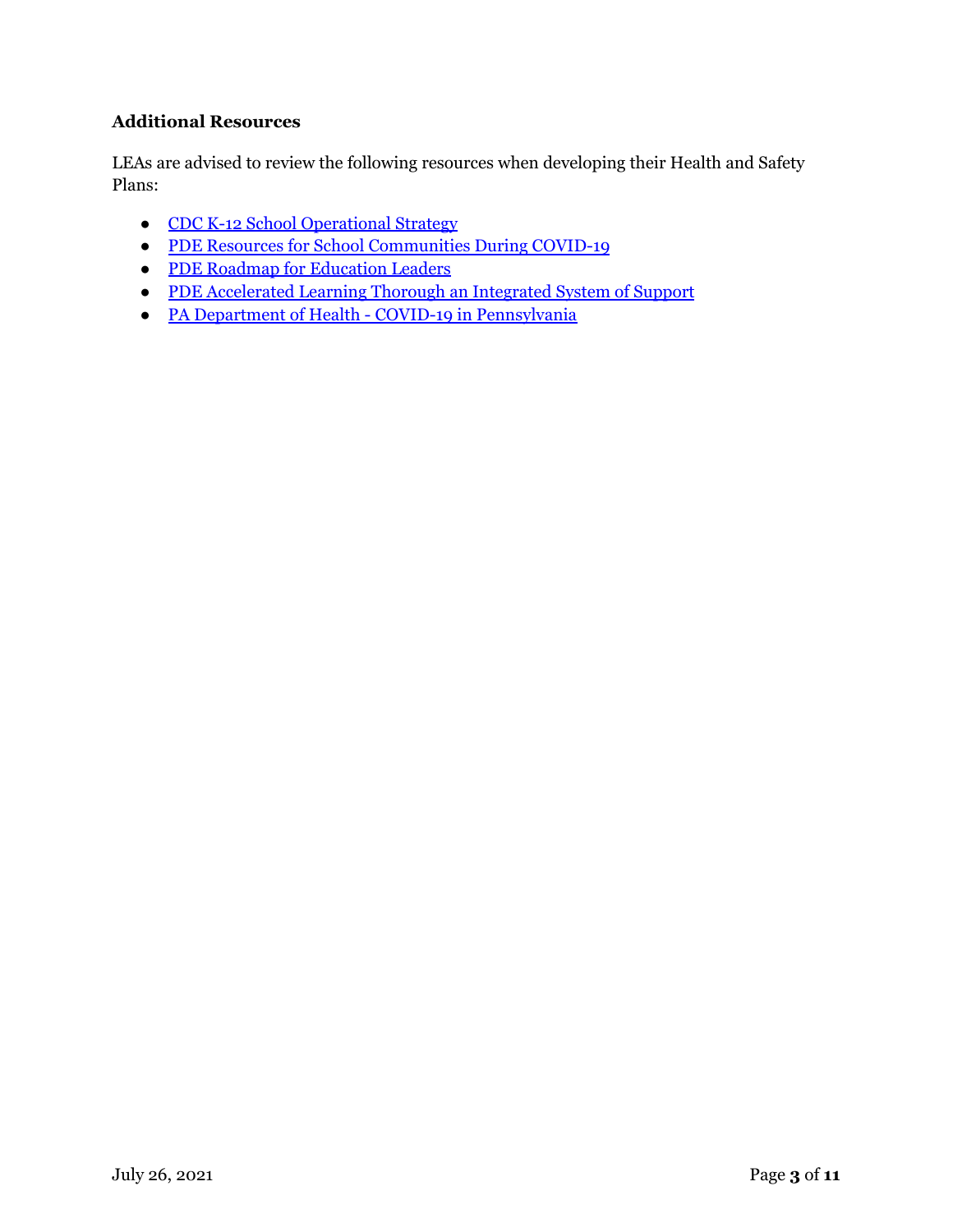## **Health and Safety Plan Summary: Vida Charter School**

| <b>Initial Effective Date:</b>               | July 26, 2021                                   |
|----------------------------------------------|-------------------------------------------------|
| <b>Date of Last Review:</b><br>2021 by Board | November 5, 2021 by Pandemic Team, November 22, |

#### **Date of Last Revision: July 26, 2021**

1. How will the LEA, to the greatest extent practicable, support prevention and mitigation policies in line with the most up-to-date guidance from the CDC for the reopening and operation of school facilities in order to continuously and safely open and operate schools for in-person learning?

As we have done for the entirety of the 2020-2021 school year, prevention and mitigation policies will be reviewed monthly, or as needed, by the Pandemic Team to ensure their compliance with the most up-to-date guidance from the CDC. This team will be made up of school administrators, the school nurse, school personnel, Board members, and community health practitioners. Individuals with expertise beneficial to evaluating or amending the Health and Safety Plan will be invited to participate and/or to provide feedback, as appropriate. The individuals who will support in this plan, as well as their roles, are listed below.

| Individual(s)           | <b>Stakeholder Group</b><br><b>Represented</b> | <b>Pandemic Team Roles and</b><br><b>Responsibilities</b><br>(Options Above) |
|-------------------------|------------------------------------------------|------------------------------------------------------------------------------|
| Christine Miller        | <b>Executive Director</b>                      | Plan Development and Response Team                                           |
| Melissa Turner          | <b>Business and Operations Director</b>        | Plan Development and Response Team                                           |
| Jenna Glass             | <b>School Nurse</b>                            | Plan Development and Response Team                                           |
| <b>Kathy Logothetis</b> | <b>School Nurse</b>                            | Plan Development and Response Team                                           |
| Elana Nashelsky         | <b>Assistant Principal</b>                     | Plan Development and Response Team                                           |
| Belinda Ray             | Reading Specialist/Union president             | Plan Development                                                             |
| Melissa Sandoe          | <b>Board of Trustees</b>                       | <b>Plan Development</b>                                                      |
| Brenda Reyes-Lua        | <b>Board of Trustees</b>                       | Plan Development                                                             |
| Melissa Rosenberger     | <b>Board of Trustees</b>                       | Plan Development                                                             |
| Darren Glass            | <b>Board of Trustees</b>                       | Plan Development                                                             |
| Yeimi Gagliardi         | <b>Community Member</b>                        | Plan Development                                                             |

The Health and Safety Plan will be reviewed by the Board of Trustees at minimum every six (6) months.

2. How will the LEA ensure continuity of services, including but not limited to services to address the students' academic needs, and students' and staff members' social, emotional, mental health, and other needs, which may include student health and food services?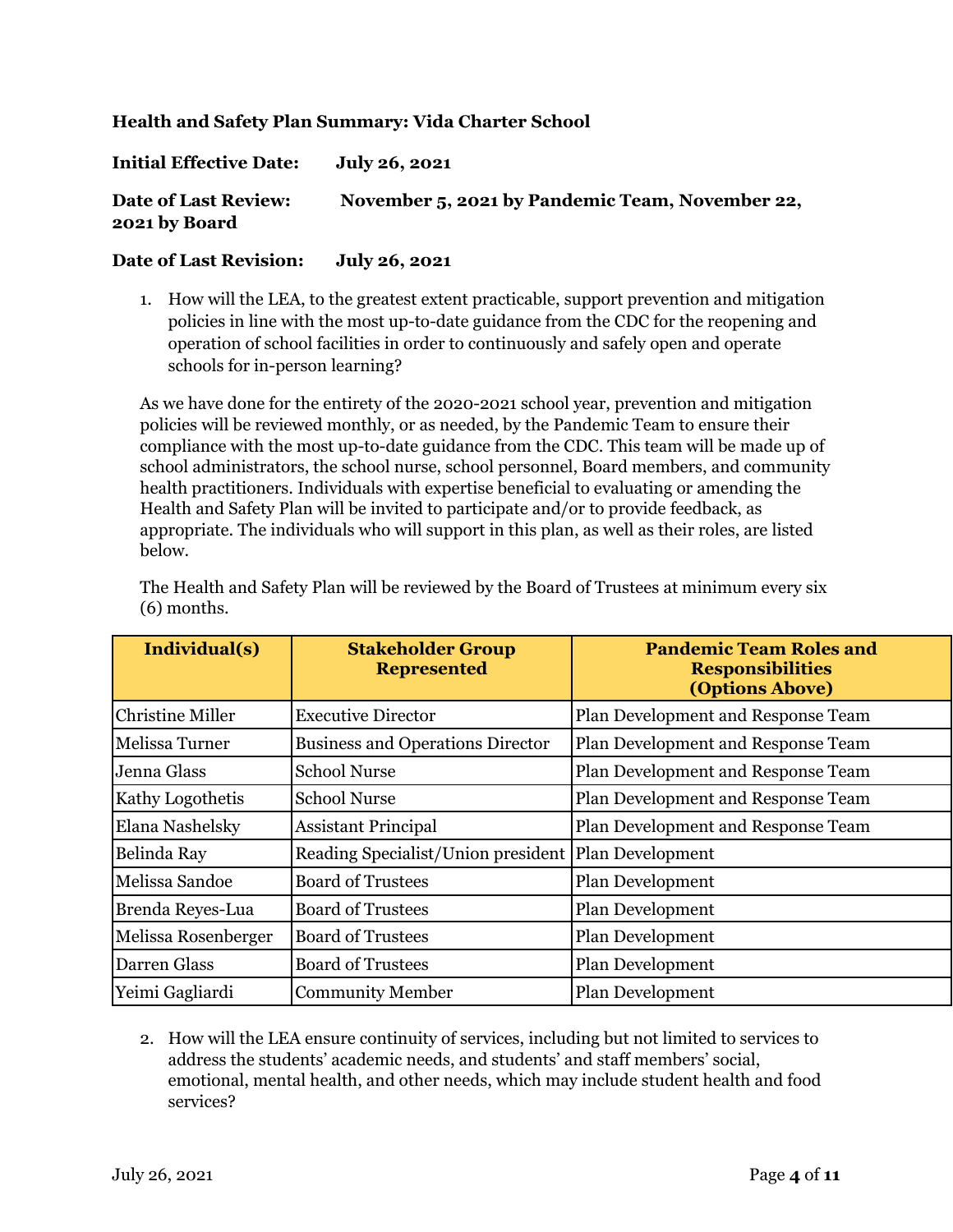The five strategies by which Vida Charter School will ensure continuity of services to address the students' academic, social, emotional, and health are:

## **1. Multi-tiered Systems of Support**

a. The Multi-tiered System of Support (MTSS) is the systematic screening of students' academic and social, emotional and mental health to determine appropriate supplemental supports. The MTSS Leadership Team, which includes the Spanish and English reading specialists, Learning Support teacher, School Counselor, and the administration, meets periodically with teachers to analyze all benchmark data and intervention plans to identify school-wide trends. Classroom teachers establish "SMART GOALS" to ensure that students who are well below benchmark are matched with appropriate Tiered supports, with progress monitoring. Students will not be considered for retention or special education evaluation unless they have been supported with fidelity through research-based and targeted supports through our MTSS process.

# **2. The Continuity of Education Plan**

a. This plan defines what distance learning entails, if it is temporarily required due to a required period of isolation or quarantine due to Covid-19. Under this plan, support services, therapies, and direct instruction for English Language Learners, students with Individualized Education Plans, and those in need of tiered instructional support in accordance with our Multi-tiered Systems of Support, are prioritized. This plan was developed in collaboration with the Lincoln Intermediate Unit #12, and undergoes periodic review by the Board of Trustees.

#### **3. Mathematics and Biliteracy Curriculum Implementation**

a. Vida Charter School will implement a scope and sequence for instruction from kindergarten through 6th grade in the 2021-2022 school year to ensure that students receive rigorous, standards-based instruction which aids their grade-level academic progress. Teachers, staff, and administration will collaboration throughout the 2021-2022 school year to support implementation.

#### **4. Social and Emotional Support**

- a. Vida Charter School is a Responsive Classroom school. This means that school-wide expectations for student and adult behavior are clear, consistent, and developmentally appropriate. Setting and maintaining high standards for behavior starts in the classroom. Responsive Classroom™ provides a structure and common language for everyone at Vida. In the 2021-2022 school year, Vida will begin to build a school-wide structure of Positive Behavioral Intervention and Support (PBIS).
- b. Vida's mission includes a desire for all students to be "healthy in body and mind." Our core instruction and practices incorporate multiple opportunities for students to engage in healthy practices including physical education, mindfulness, tasting fresh fruits and vegetables, and learning about healthy cooking and nutrition.

#### **5. Distribution of Meals to all Students**

a. Throughout the 2021-2022 school year, all students will continue to be eligible for free breakfast and lunch through the National School Lunch program. Vida Charter School contracts with Gettysburg Area School District (GASD) Food Service to plan menus, prepare and serve breakfast and lunch to our students.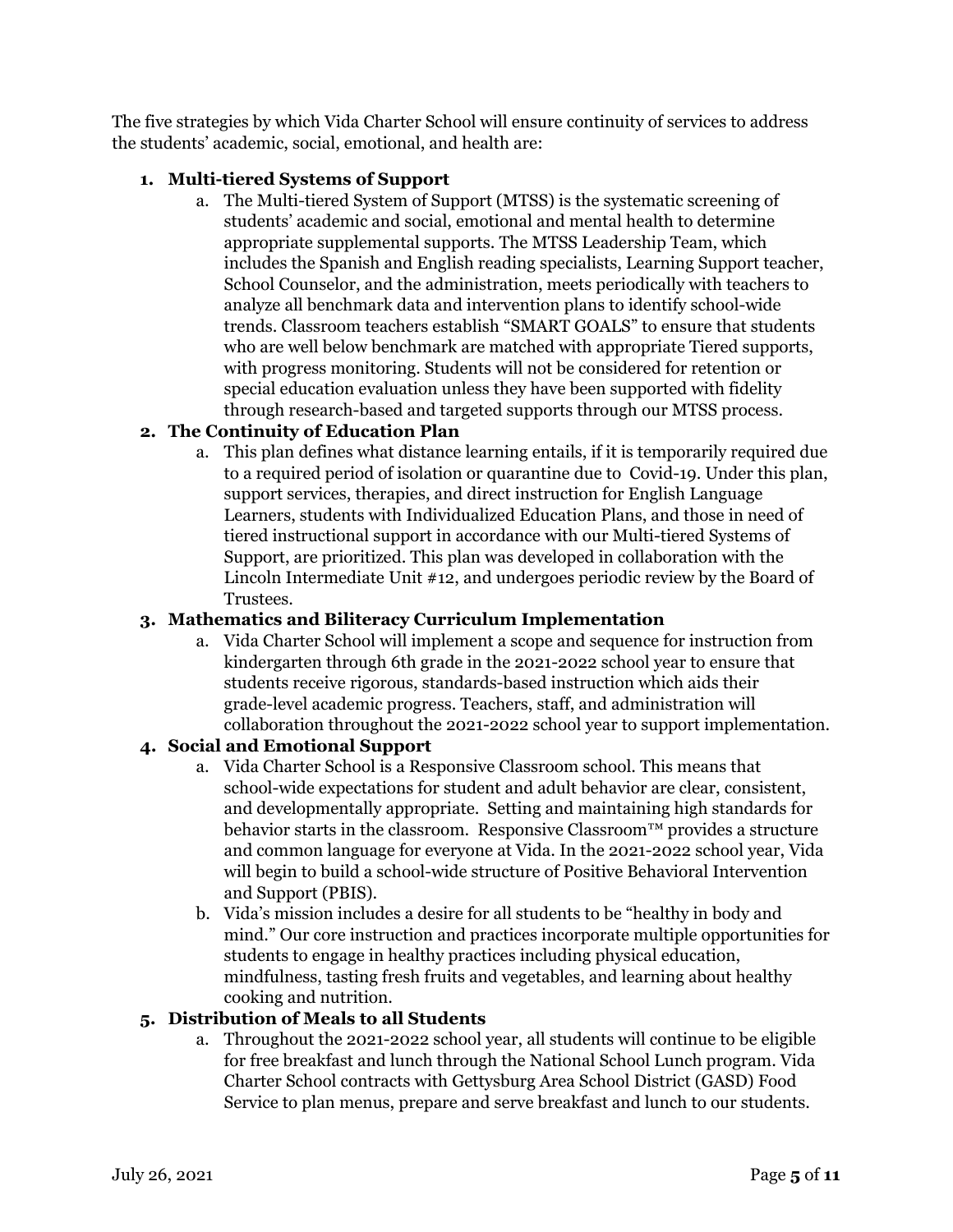GASD also makes free meals available to Vida students throughout the summer, and as needed, distributes free meals as a "drive-through" option in cases of school closure due to COVID-19. Vida communicates these opportunities to our families and assists them with taking advantage of the meals for their children.

- b. Vida has a partnership with Ruth's Harvest, a local non-profit organization that provides a bag full of food every Friday that we send home with all interested students/families. These distributions help to provide food security and ensure nutrition for our students.
- c. Vida partners with other local organizations including Gettysburg College Center for Public Service and South Central Community Action Program, to distribute fresh food boxes to our families as available.
- d. Vida has partnered with our local Panera to collect the bakery items left at the end of the day every Monday, and distributes those items free of charge to our students, families and staff on Tuesdays.
- e. Vida's Business and Operations Manager works with GASD Food Service to support the process for Pandemic Electronic Benefit Transfer (P-EBT) cards for eligible students

Vida Charter School will address the staffs' social, emotional, mental health, and other needs through:

- 1. The creation, amendment, and dissemination of a **"School Reopening and Return to Onsite Work" guide**, developed in collaboration with the school's legal counsel, which provides updates for Vida staff. Included in this guide is information about:
	- a. Accommodating at-risk employees;
	- b. A plan to ensure the health of employees, which includes a daily health self-screening;
	- c. Information about quarantine as it relates to vaccination status;
	- d. Information about returning to work after Covid-related leave
- 2. Vida Charter School offers an Employee Assistance Program (EAP). To those who are members of CapBlue through Vida. The benefit is provided through Mazzitti & Sullivan. Their website is also available in Spanish, which supports our staff with a Spanish language preference.

Use the table below to explain how the LEA will maintain the health and safety of students, educators, and other staff and the extent to which it has adopted policies, and a description of any such policy on each of the following safety recommendations established by the CDC.

#### **ARP ESSER Requirement Strategies, Policies, and Procedures**

# **a. Universal and correct wearing of [masks](https://www.cdc.gov/coronavirus/2019-ncov/prevent-getting-sick/cloth-face-cover-guidance.html?CDC_AA_refVal=https%3A%2F%2Fwww.cdc.gov%2Fcoronavirus%2F2019-ncov%2Fcommunity%2Fschools-childcare%2Fcloth-face-cover.html);**

Vida Charter School will comply fully with the CDC's guidance as it relates to mask-wearing **indoors**. As of the writing of this plan, mask-wearing will continue to be mandated for all unvaccinated people, and will be a part of the Vida Charter School Dress Code. Vaccinated adults will be required to share evidence of vaccination to the administration if they wish to be maskless indoors. During instructional hours, all staff members must wear masks, *unless* they are in an office or room with no other individuals and/or if they are vaccinated and are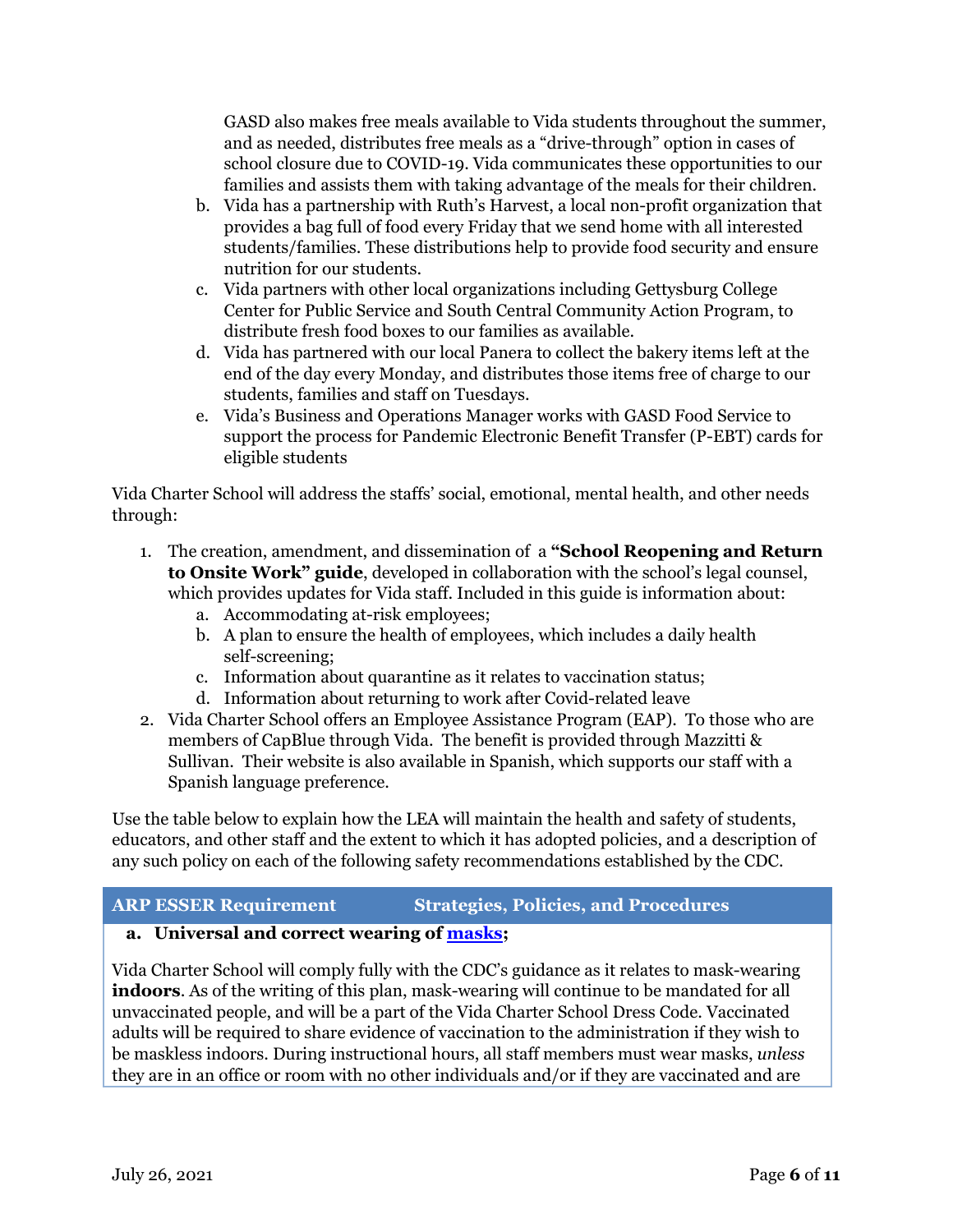meeting with other individuals who disclose a positive vaccination status.

Students may remove their face covering when eating or drinking. Students will eat lunch and snack in designated "pods" or small groups, which will comprise no greater than 6 total students in their cohort. Within the pods, students may or may not be socially distanced, though pods themselves are separated by a minimum of 6 feet.

Masks will not be mandated for staff and students **outside** *unless*:

- 1. Determined to be in the health and safety interests of the Vida Charter School community by the Administration, as a result of a rise in local transmission rates; or
- 2. Deemed necessary by a teacher or staff member, for an outdoor instructional activity

Students needing a greater number of breaks will be offered them.

Families will be asked to provide their student(s) with masks every day, and to maintain the satisfactory cleanliness of their masks. The school will have additional supplies of masks if needed, including cloth masks.

The school will provide each staff member with at least 3 cloth washable masks at the start of the school year.

The school will collaborate with the transportation companies to support compliance with mask-wearing. Vida will periodically reinforce and reteach universal and correct wearing of masks.

## **b. Modifying facilities to allow for physical [distancing](https://www.cdc.gov/coronavirus/2019-ncov/prevent-getting-sick/social-distancing.html) (e.g., use of cohorts/podding);**

Vida Charter School will implement cohorting/podding, defined as a fixed group *not to exceed* 12 students in a cohort **after January 17th**, who are grouped throughout the day as a means of supporting instruction and limiting close contacts. The increased size of the cohort means that there is additional instructional flexibility to meet students' needs, however it also means that the number of close contacts--and thus, distance learners--may increase in the event of a positive case. Cohorting/Podding of the same students must be maintained in all settings, including the classroom, in station work, in the cafeteria, in the halls, etc.

Further, the sharing of updated lists of pods/cohorts will be expected by the administration as these groupings are changed to support instruction. Vida Staff should make meticulous efforts to limit contact between pods/cohorts to under 15 total minutes over a 24 hour period for small group instruction, as well as their own exposure, if they are unvaccinated.

Outdoor instruction, whenever possible, will be encouraged. During recess and physical education, games that require close proximity will be allowed, *unless* otherwise specified by the administration and staff based on county levels of transmission.

As an alternative to meeting together in the same room, teachers and staff will have opportunities to join collaborations/professional development sessions remotely, from within the building as applicable, for the purpose of personal safety and to reduce potential contact.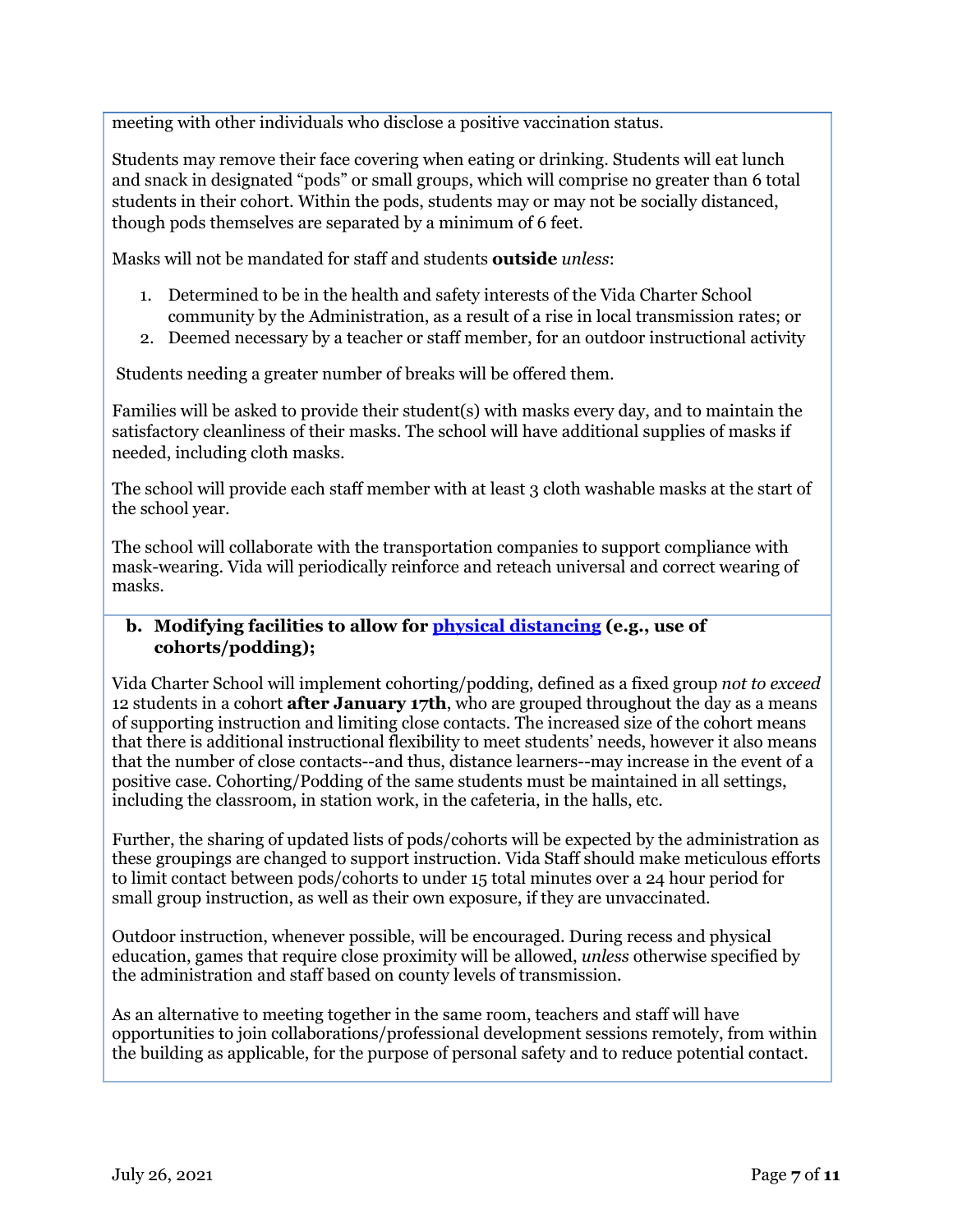Excessive furniture has been removed from classrooms, to allow for physical distancing between students. Gatherings, events, extracurriculars will be conducted with a priority to the maintenance of physical distancing and/or will be made available via Zoom, whenever possible.

## **c. [Handwashing](https://www.cdc.gov/handwashing/when-how-handwashing.html) and respiratory etiquette;**

There will be scheduled, adult-supervised, handwashing throughout the day, at the beginning of day, out to recess, etc. Electronic hand-sanitizer stations will be stocked throughout the building at key locations.

Teachers will enforce washing/sanitizing hands and the covering of coughs and sneezes. They will support families and students to practice hygiene at home.

The Business and Operations Director will monitor the inventory of handwashing and hand sanitizing supplies.

Vida will periodically reinforce and reteach handwashing. Nurse Jenna will collaborate with kindergarten teachers to teach a lesson on handwashing.

#### **d. [Cleaning](https://www.cdc.gov/coronavirus/2019-ncov/community/clean-disinfect/index.html) and maintaining healthy facilities, including improving [ventilation;](https://www.cdc.gov/coronavirus/2019-ncov/community/schools-childcare/ventilation.html)**

Frequently touched surfaces and objects within the school will be cleaned and disinfected, including door handles, sink handles and water refill stations, through hand-wiping, at a frequency determined by the Administration and Custodial staff.

All water fountains have been replaced by touchless models. All students will be given their own water bottle to fill throughout the day.

The Business and Operations Director will ensure that the HVAC ventilation systems operate properly; it will be monitored by the School Custodian. Each classroom and large common space is self-ventilated; air is confined to each space. As in the 2020-2021 school year, the amount of fresh air brought in by HVAC system and the amount of time the system runs will be sustained at an increase. Windows and doors can be opened to increase ventilation, based on CDC guidance.

Adequate cleaning supplies will be purchased, and the inventory will be carefully monitored by the Business and Operations Director.

**e. [Contact](https://www.cdc.gov/coronavirus/2019-ncov/php/contact-tracing/contact-tracing-resources.html?CDC_AA_refVal=https%3A%2F%2Fwww.cdc.gov%2Fcoronavirus%2F2019-ncov%2Fphp%2Fopen-america%2Fcontact-tracing-resources.html) tracing in combination with [isolation](https://www.cdc.gov/coronavirus/2019-ncov/if-you-are-sick/isolation.html) and [quarantine](https://www.cdc.gov/coronavirus/2019-ncov/if-you-are-sick/quarantine.html), in collaboration with the State and local health departments;**

Our process is:

- 1. The individual who learns of a positive case communicates positive cases to School Administration and School Nurse.
- 2. The School Nurse seeks additional information about the case, and communicates Vida's expectations regarding quarantine/isolation as defined by the CDC to the parent/guardian of the impacted student(s), or to the school employee. We will solicit vaccination status, as it applies to the identification of close contacts. The School Nurse offers a temporary transition to Distance Learning, if appropriate. If the child is at school, they must be retrieved within an hour, and will remain isolated in the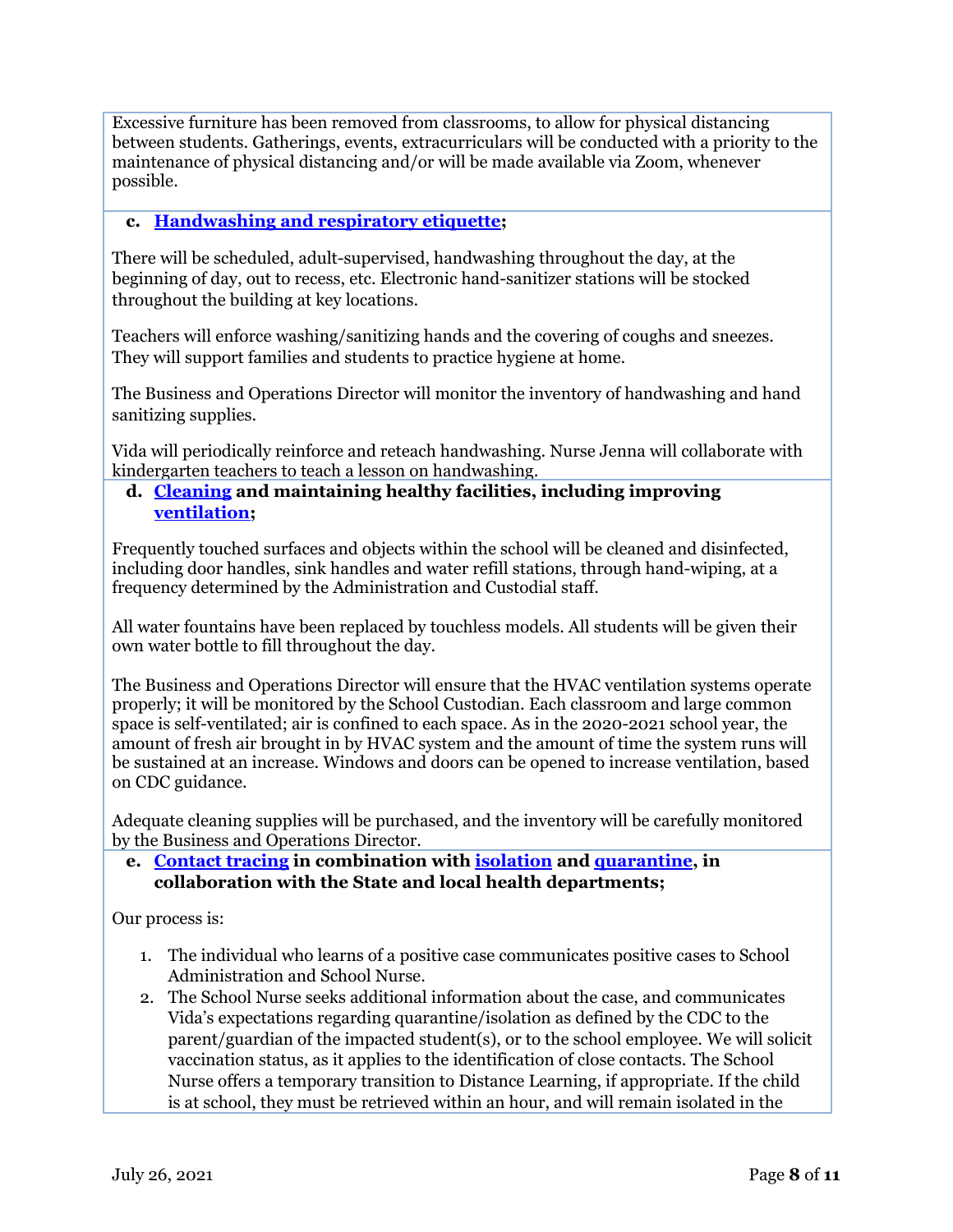quarantine room.

- 3. The School Nurse will communicate to Department of Health regarding the positive case, and any resulting close contacts, through the provided template.
- 4. The Business and Operations Director will communicate the positive case to district Directors of Transportation to determine potential close contacts, as well as to RSG after school program.
- 5. The School Administration will communicate with stakeholders, including staff, families, regarding the positive case, while maintaining confidentiality. Those families affected by the positive case will receive information regarding: technology pick-up, symptoms, return date, and distance learning start date. Impacted staff will be given information regarding self-monitoring, communicating to the doctor, and leave form/process.

# **f. [Diagnostic](https://www.cdc.gov/coronavirus/2019-ncov/lab/pooling-procedures.html) and screening testing;**

Vida Charter School recommends a daily self-screening, and monitoring of staff and student symptoms and history of exposure, in compliance with CDC guidelines.

## **g. Efforts to provide vaccinations to school [communities](https://www.cdc.gov/coronavirus/2019-ncov/vaccines/toolkits/schools-childcare.html);**

The Vida Charter School Administration and School Nurse will work with local vaccination providers to coordinate and disseminate locations for the school community to consider, schedule, and receive a vaccination. Information will be made periodically available through PeachJar, Robocall, and the Vida Charter School website, and by directing interested parties to: <https://www.vaccines.gov/>

The school community will be invited to submit proof of vaccination once they have completed their full vaccination series, in order to support with decision-making in the event of close contact and/or the easing of internal restrictions, as defined within this plan.

# **h. Appropriate accommodations for students with disabilities with respect to health and safety policies; and**

Any student who cannot wear a mask or face shield due to a medical condition, including those with respiratory issues that impede breathing, a mental health condition, or disability, and students who would be unable to remove a mask without assistance, are not required to wear face coverings. These exceptions must be documented and qualified by a physician, and approved by the Executive Director.

Under the Continuity of Education Plan, support services, therapies, and direct instruction for English Language Learners, students with Individualized Education Plans, and those in need of tiered instructional support in accordance with our Multi-tiered Systems of Support are prioritized when a child is a temporary distance learner.

Vida Charter School asks all employees to self-report whether they wish to request a reasonable accommodation due to being in a high risk category for COVID-19 according to the Centers for Disease Control. Those employees will receive a letter regarding the Americans with Disabilities Act (ADA) and an ADA Physician form. The school will review the Physician's recommended accommodation(s) as part of the interactive process to determine whether the accommodations would assist or enable the employee to perform his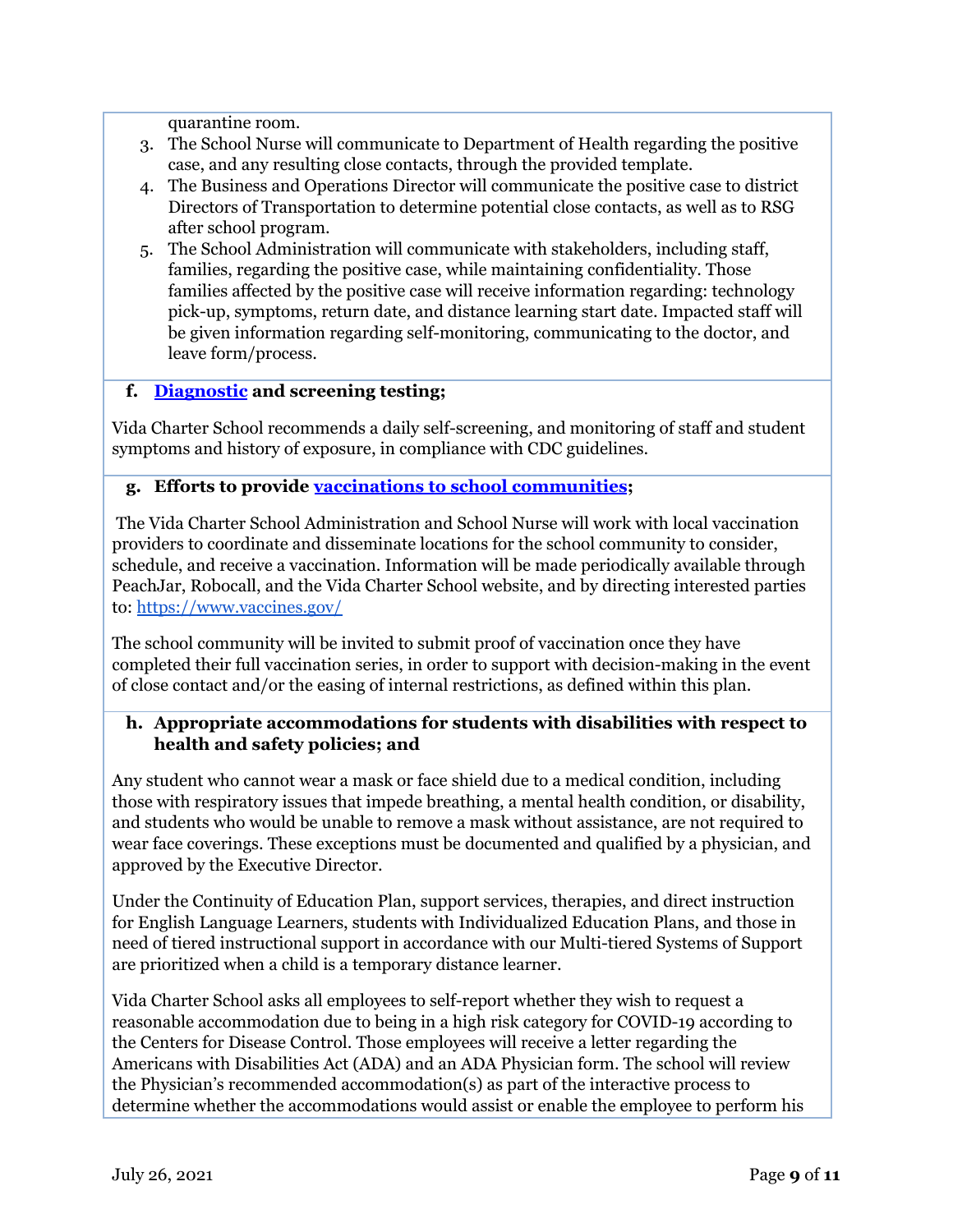or her essential job functions, explore alternative accommodations, and determine whether a particular accommodation is unreasonable or would cause an undue hardship to the school. An employee who has a family member that is in a high risk category is not covered by the ADA.

## **i. Coordination with state and local health officials.**

Vida Charter School will communicate via email, Robocall, Zoom, and in-person meetings to coordinate and implement updates provided by the CDC and the Pennsylvania Department of Health. All information from these agencies will be communicated, coordinated, and implemented in collaboration between the Board of Trustees, Administration, and Teachers and Staff.

# **Health and Safety Plan Governing Body Affirmation Statement**

The Board of Directors/Trustees for **Vida Charter School** reviewed and approved the Health and Safety Plan on **Nov 22, 2021**

The plan was approved by a vote of:

**Yes No**

Affirmed on:

By:

(*Signature\* of Board President*)

(*Print Name of Board President*)

\*Electronic signatures on this document are acceptable using one of the two methods detailed below.